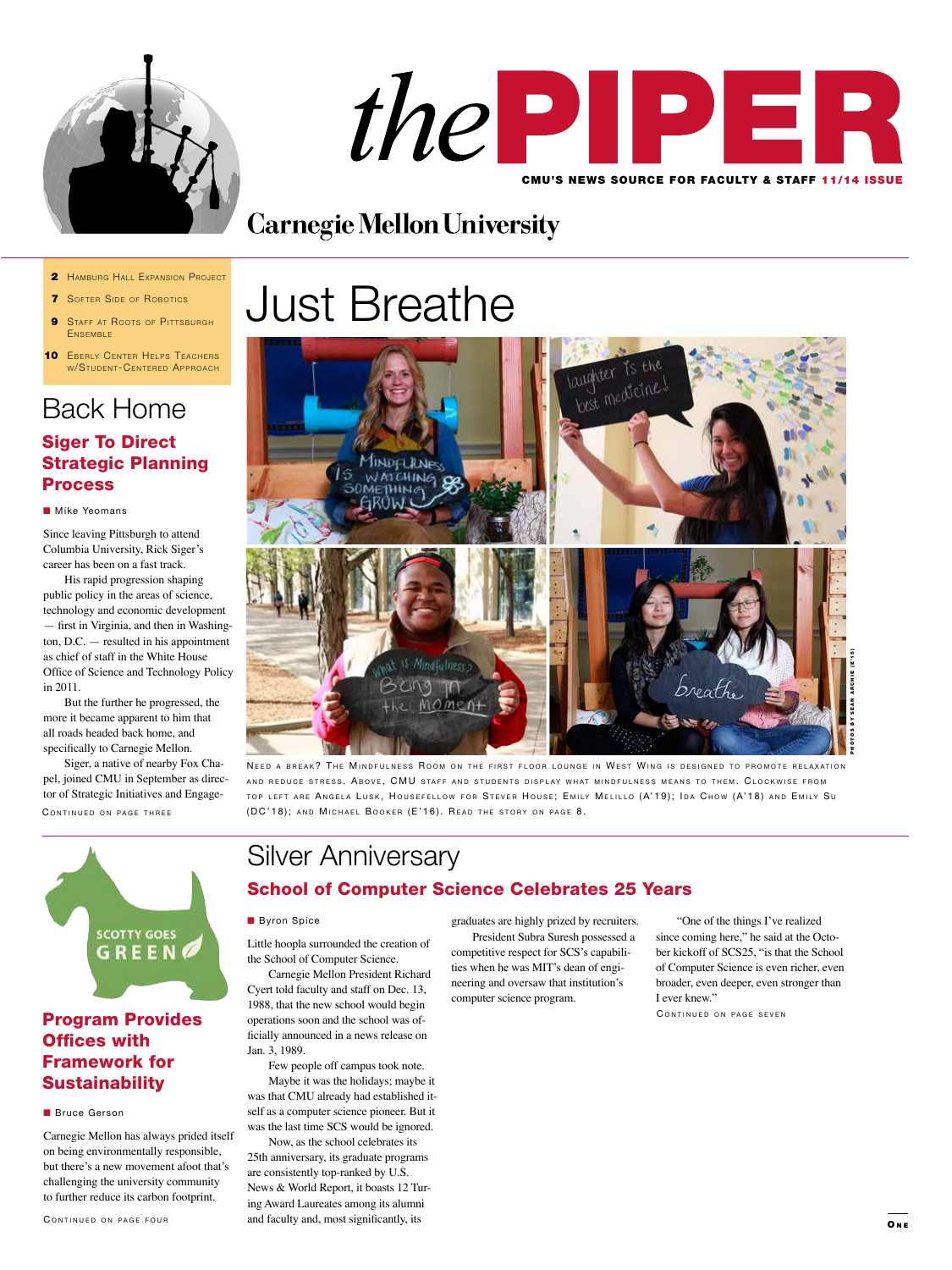# Necessary Investment

## Hamburg Hall Project Features Grand Lobby, New Auditorium

### **n** Bruce Gerson

Out of sight, but definitely not out of mind.

While some campus construction projects are very visible to passersby, such as Scott Hall and the Cohon University Center addition, there's a provocative project unfolding off of Forbes Avenue, nestled in between Hamburg and Smith halls, that will greatly enhance the Heinz College, improving its facilities to help meet its growing size and stature.

Ranked first among graduate schools by U.S. News & World Report (2012) for its School of Information Systems and Management and ninth for its School of Public Policy and Management, the Heinz College has seen tremendous growth over the past 14 years, expanding its programs and more than doubling its number of students from 726 in 2000 to more than 1,500 today. In the past five years, 17 new faculty members and 17 new post-doctoral researchers have been hired.

"The growth attests to the quality and competitiveness of the Heinz College education and to the worldwide reputation and prominence of its entrepreneurial and innovative faculty," said Heinz College Dean Ramayya Krishnan, the William W. and Ruth F. Cooper Professor of Management Science and Information Systems.

Heinz College areas also garnering top national rankings by U.S. News



committed on the campus and the number and cause of fires<br>in campus residence facilities during the preceding three years.<br>You can obtain a copy by contacting the Carnegie Mellon Police<br>Department at 412-268-2323. The annu

Produced by Marketing & Communications, November 2014, 15-205.





HEINZ COLLEGE FACILITY ENHANCEMENTS WILL IN C L U D E A G L A S S - EN C L O S E D ROOFTOP COURTYARD (TOP PHOTO) ABOVE A NEW 150-SEAT AUDITORIUM (BOTTOM PHOTO) NESTLED BETWEEN HAMBURG AND SMITH HALLS.

include public policy analysis (7), environmental policy and management (8), public finance and budgeting (13), health policy and management (16), and nonprofit management (21).

"While the college's reputation and programs have grown, its physical space has not. This investment in infrastructure is necessary for the Heinz College to stay competitive, and to attract the best and brightest students and top faculty by providing space for collaborative, project-based learning in state-of-the-art facilities. This is an urgent priority for the college," Krishnan said.

Krishnan said the new space would allow Heinz College programs to continue to hire new faculty, continue to grow its Ph.D. and master's degree programs, and eliminate the need for space outside of Hamburg Hall.

Here's a rundown of the four-phase project.

**PHASE 1** — completed in summer 2013 — upgraded and relocated student services offices to the ground floor and created nine interview rooms for oncampus recruiters.

PHASE 2 AND 2.5 of the program, an \$18 million effort funded largely in part by a \$10 million gift from The Heinz Endowments, is set to begin later this year or early 2015. Phase 2 will feature a new 150-seat auditorium tucked into the surface parking area between Smith and Hamburg halls, and the transformation of Hamburg Hall 1000, the large lecture hall commonly called the "rotunda."

The rotunda, which currently has poor sight lines and acoustics, will be converted into a grand entrance and lobby area where students, faculty, staff and visitors can network and collaborate on projects. The lobby will connect to the new classroom — modeled after Rashid Auditorium in the Hillman Center and will include a rooftop courtyard that can be enjoyed during the spring and summer months. The new auditorium is expected to be operational by fall 2015.

Phase 2 also will see construction of an ADA-compliant entrance to Hamburg from Forbes Avenue. In addition, existing infrastructure will be upgraded to meet current building codes.

Phase 2.5 is scheduled to begin in 2016 when the Institute for Complex Engineered Systems, now located on the first and second floors of the west wing of Hamburg Hall, will move to Scott Hall.

Ralph Horgan, vice provost for Campus Design and Facilities Management, said the space vacated by ICES would be made into "forward-looking classrooms that will allow faculty to experiment with new pedagogies." The 10,000 square feet of space also will be used to create faculty and student offices.

**PHASE 3** of the program will see construction of a glass roof above, and glass walls surrounding the rooftop courtyard of the new lecture hall. A café in the courtyard will be added once the glassenclosed room is completed.

**PHASE 4** will renovate third-floor faculty and Ph.D. offices, and meeting spaces.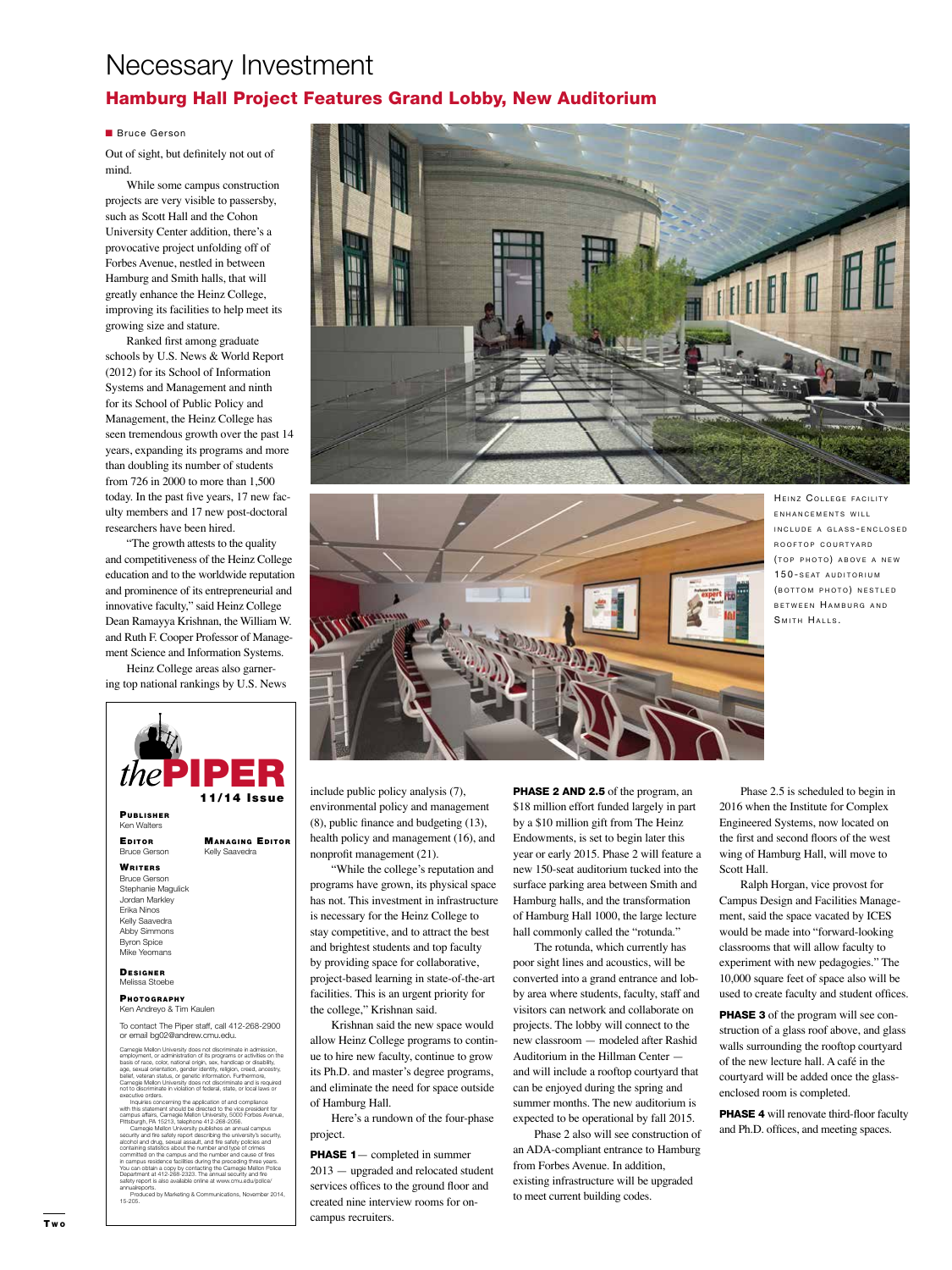# Back Home: Siger To Direct Strategic Planning Process

CONTINUED FROM PAGE ONE

ment, a position in which he will focus on directing the university's strategic planning process. He also will coordinate the university's engagement in regional and national economic development initiatives, as well as engagement with key university partners and stakeholders.

From cybersecurity, to energy policy, to advancing the nation's science, technology and innovation agenda, to unlocking the secrets of rebuilding rustbelt cities, Siger said Carnegie Mellon's influence is growing in Washington, D.C., and beyond.

"Pittsburgh is a great story from a public policy perspective," he said. "There is a reason the president has come to Pittsburgh and to CMU so many times. There is an energy and momentum in the narrative of the city and of the university that is compelling.

 "I think that is the reason so many people are 'boomeranging' back here. There is the sense that profound things are happening. Young people want to contribute to building something that is much bigger than themselves," he added.

Siger pointed to new leadership in key organizations in the public, private and nonprofit sectors across the region, including new Pittsburgh Mayor Bill Peduto, as creating the conditions for transformational change.

"This is an important moment in time for CMU and the region to step up to a larger role — both nationally and internationally," he said. "Pittsburgh was the frontier of an expanding new nation and the engine of the industrial revolution. The city and the university are now poised to lead in a new global era where human capabilities and creativity are being rapidly transformed by technology."

Siger said the university's strategic



A NATIVE OF NEARBY FOX CHAPEL, RICK SIGER JOINED CMU IN SEPTEMBER AS DIRECTOR OF STRATEGIC INITIATIVES AND ENGAGEMENT.

planning process comes at an important time for the CMU community to reflect on the university's strengths and how to build on them. The process also serves as an opportunity to collectively identify new areas of emphasis and investment.

"CMU has a well-earned reputation as being a place where stakeholders from widely different perspectives come together to solve problems that improve

the world," he said. "I look forward to the innovative ideas that emerge from the strategic planning process, and to establishing a framework to measure progress against those goals."

Prior to his time at the OSTP, Siger served as deputy chief of staff and chief of staff to the deputy secretary at the U.S. Department of Commerce. Before arriving in Washington, he served as

deputy secretary of commerce and trade in the cabinet of Virginia Governor Tim Kaine, focusing on rural economic development and energy policy, among other areas.

An avid outdoorsman, Siger has guided canoeing trips across North America, most recently in the Yukon Territory and Alaska.

# Strategic Plan 2015 University Community's Input Is Essential, Urban Says

#### **n** Michael Yeomans

Transformative.

That's the theme of a strategic planning process now underway that, once completed in 2015, will be used as a guide to lead Carnegie Mellon's efforts in teaching, research and university life for the next five to 10 years.

CMU leaders have begun reaching across the university to gather feedback and input on the university strengths, areas that need to be better and areas that should be improved. A town hall meeting to hear thoughts from the university community was held on Nov. 17. That meeting was recorded and is available on the strategic planning website at www.cmu.edu/ strategic-plan.

"The planning process will touch

every academic and administrative function within the global CMU community," said Interim Provost Nathan Urban, the Dr. Frederick A. Schwertz Distinguished Professor of Life Sciences. "We will seek to leverage the input and wisdom of all part of campus in this process. This is your chance to help chart the course for our collective future."

The plan is being built around three focus areas, which are being led by a college dean and senior administrator. The areas and leaders are:

• Transformative Teaching and Learning, led by Interim Provost Nathan Urban and Richard Scheines, dean of the Dietrich College of Humanities & Social Sciences;

- Transformative Research, Creativity, Innovation and Entrepreneurship, led by Vice President for Research Farnam Jahanian and James Garrett, dean of the College of Engineering; and
- The Transformative CMU **Experience**, led by Vice President for Campus Affairs Michael Murphy and Ramayya Krishnan, dean of the Heinz College.

The area leaders have created committees of faculty, staff, students and alumni, and will be conducting focused outreach in the days and weeks ahead.

Two additional town hall meetings will be scheduled in the first quarter of 2015 to provide progress reports and to solicit more feedback from the university community.

The final report is planned for release in September. At that time, an implementation plan will be created and metrics identified to measure the plan's impact.

Urban encourages the university community to participate in the planning process.

"Your input is essential to ensure we have a plan that represents the rich diversity of knowledge and thought that we are blessed with at CMU. I look forward to the participation of each and every member of the Tartan community," he said.

If you have a question about the strategic planning process, or would like to make a suggestion, please go to www. cmu.edu/strategic-plan and follow the link in the navigation column on the left.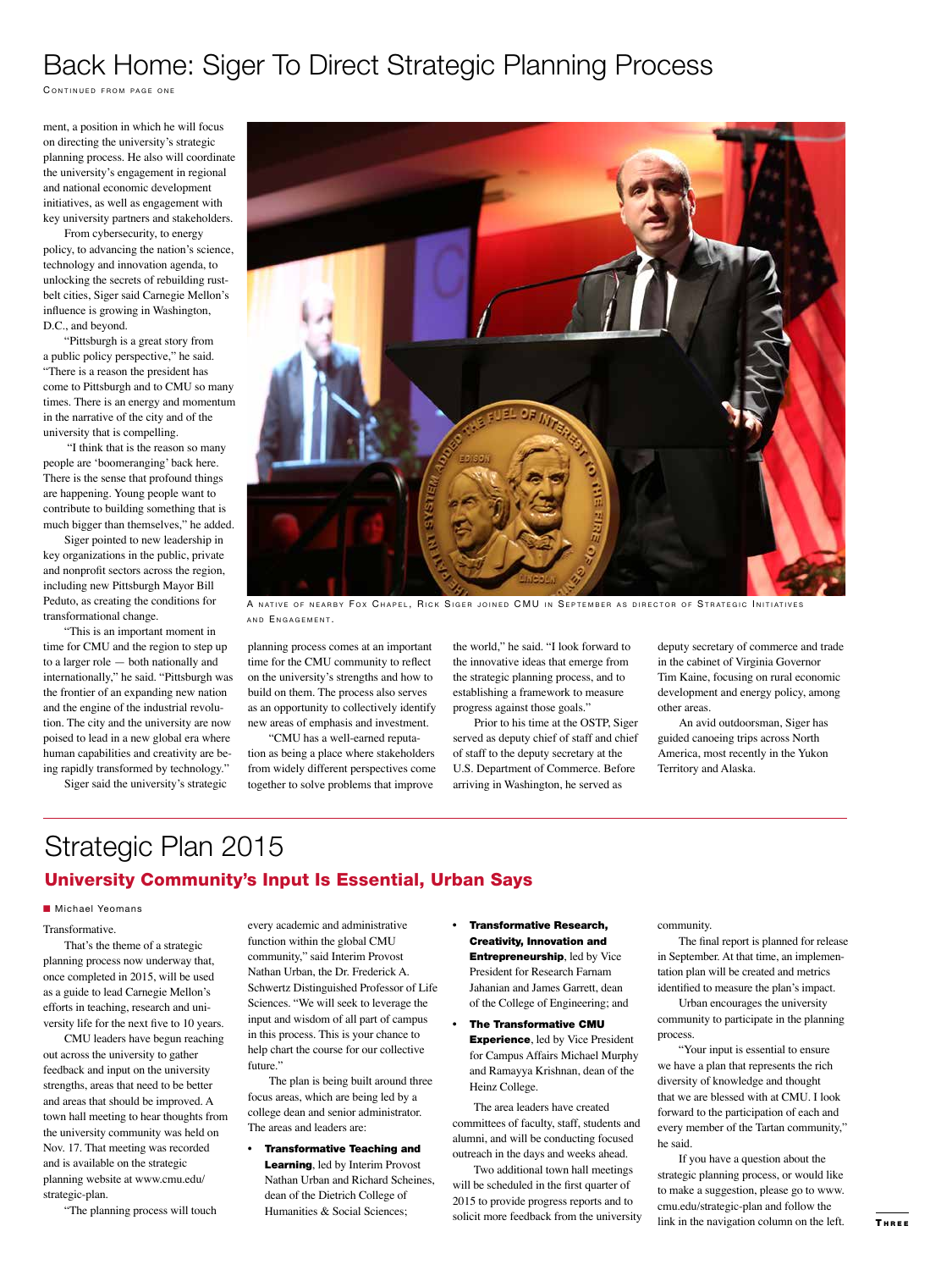## Scotty Goes Green: Program Provides Offices With Framework for Sustainability

CONTINUED FROM PAGE ONE

The size of a Scotty dog's paw is what organizers have in mind.

The Scotty Goes Green program, named by CMU Environmental Coordinator Barb Kviz, aims to engage faculty and staff in efforts that will make their offices more sustainable, energyefficient and cost-effective. Offices are defined as "any organization or part of an organization that shares common areas and resources, such as kitchens, meeting rooms, storage rooms and other commonly shared spaces."

The program, modeled after a University of Maryland initiative, provides participants with survey questions to measure their current level of environmental friendliness, and checklists of activities that they and their co-workers can follow to meet bronze, silver and gold levels of certification.

Activities fall under eight categories: participation, energy, transportation and commuting, kitchen, events, reduce and reuse, recycling and purchasing. Offices must comply with 75 percent of the checklist to meet the specified standard of excellence.

For example, the bronze checklist includes: turning off lights in unoccupied rooms; turning off computers and monitors at night; participating in food composting; using reusable cups at events; and recycling batteries using the FMS battery collection service.

The silver checklist includes: replacing old power strips with "smart" power strips; replacing incandescent lights with compact fluorescent lights (CFLs) or light-emitting diodes (LEDs); taking advantage of telecommuting and conference call opportunities; eliminating bottled water; hosting zero waste

events; and buying recycled office products.

Activities to reach the gold level include: supporting at least one student or campus-wide sustainability initiative or event; unplugging office appliances at night; carpooling when travel is required; and using rechargeable and reusable batteries for all small equipment.

Launched in September, the program has 18 offices registered thus far, including the entire Civil and Environmental Engineering (CEE) Department, which includes about 3,400 square feet, 250 people, 40 offices and five labs. CEE is the first academic department to take the challenge.

 Jodi Russo, assistant to the department head, and Ron Ripper, manager for the Hauck Environmental Engineering Lab, are co-chairs of the CEE Scotty Goes Green Team.

"We're looking to go green everywhere," Ripper said. "Our department head, David Dzombak, has been a champion for green practices ever since I've been here, so the program is a very good fit for us."

 "Dave wants to be a leader in this effort and being the Civil and 'Environmental' Engineering Department, we should be a leader," Russo added.

Ripper said master's degree students on the Scotty Goes Green Service Project Committee have distributed surveys to faculty, staff and students in the department to get a baseline of its green activities so they can complete the pre-audit portion of the program.

"I don't anticipate any problems of being at the bronze level. Once we get certified bronze, we'll begin working

toward silver," Ripper said. "I would hope to get the silver certification by the end of the school year."

Ripper and Russo said the department currently does a nice job of recycling and composting food products. They noted a holiday party held in conjunction with the Engineering and Pubic Policy Department a few years ago.

"We had close to 200 people and we had about one-half bag of trash. It was phenomenal. We now purchase compostable plates and flatware," Ripper said.

Another bragging point for the department is a water filtration system in the CEE office's kitchen sink.

"It takes our tap water, filters it, and gives you high quality drinking water. This replaces bringing filtered water in. There's no plastic bottle waste, no transportation to and from the water company, and people reuse their own drinking cups and mugs," Ripper explained.

Russo said moving forward the department will be ramping up its efforts in energy-efficiency.

University Registrar John Papinchak is the Scotty Goes Green rep for Enrollment Services on the lower level of Warner Hall.

"Everyone has a recycling bin at their desk, and we eliminated Styrofoam cups. We gave everyone a travel mug, and brought in extra mugs for guests to use for water, tea and coffee. We participate in recycling ink cartridges, batteries and CDs," Papinchak said.

Learn more about the program at www.cmu.edu/environment/getinvolved/scotty-goes-green-officecertification-program.html.

## **SCOTTY GOES GREEN PARTICIPANTS**

Hunt Library

Sorrells Library

Facilities Management Services, 1st and 2nd floors

Institute for Complex Engineered Systems

Student Affairs Operations

Mellon College of Science **Communications** 

Civil and Environmental Engineering Department

Athletics Department/Cohon University Center

Warner Hall, 3rd floor

Dining Services

FMS/Service Response Center

Campus Affairs Systems

Alumni Relations and Annual Giving

Registrar's Office

Enrollment Services

University Copy Centers

Naval ROTC Program

Counseling & Psychological **Services** 

# Wean Hall Sculpture On the Move

#### **Kelly Saavedra**

The orange block sculpture that signals the entrance to Wean Hall is going to be relocated, as Scott Hall development calls for reconfiguration of the nearby grounds.

"For the Love of Two Oranges" was created in 1969 by L. Clarke Winter, who worked as an art professor at CMU from 1955 to 1972. The university's Public Art Committee has been charged with finding a suitable location, one that will continue to honor the artist's intentions for viewing the sculpture.

"It's clear from the current location that the artist wants you to walk around the piece, so it will be important that people can walk around it in its new location," said John Carson, head of the School of Art. "There aren't many options available, as most of the campus is sloped."

The committee is considering recommending a site near Doherty Apartments, which is at the corner of Beeler Street and Forbes Avenue across from East Campus Garage.

"It's a charming setting there, under the trees," Carson said. "As the seasons change — picture it under falling snow, for example — it would give extra dimension to the piece," Carson said.

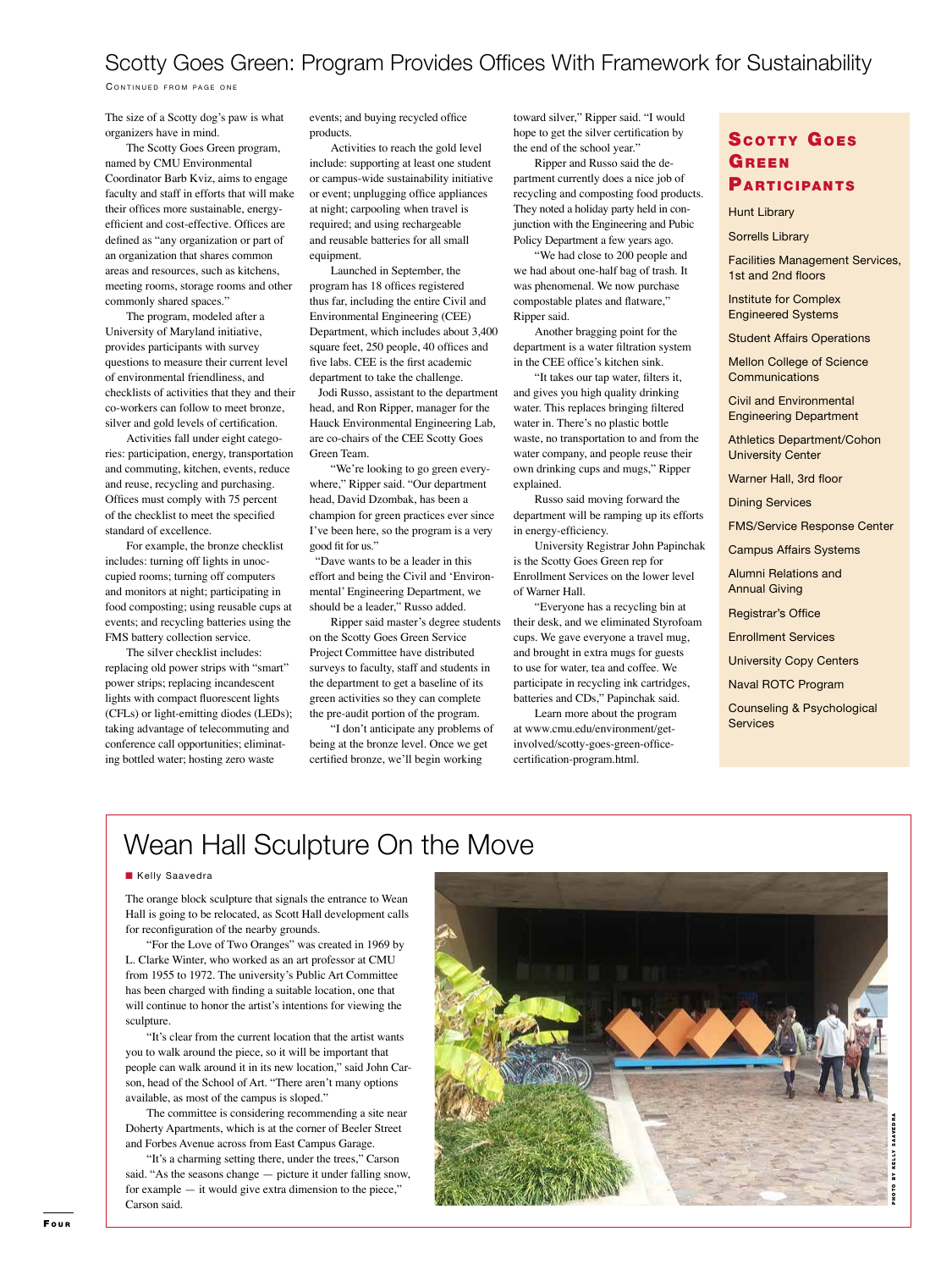# That's Entertainment Students Go One-on-One With Industry Professionals

#### **n** Piper Staff

More than 65 students switched seats to chat with somebody different every 10 minutes. But instead of a phone number, they were looking for a job offer.

Students from multiple disciplines recently participated in the Themed Entertainment Association's (TEA) Experience Café, a job fair-type event that brought together students with creators, developers, designers and producers of compelling experiences for visitors to theme parks, casinos, museums and other destinations.

At the Experience Café at CMU, students had the opportunity to meet with representatives from BaAM Productions, Artistic Entertainment Services, Universal Creative, Main Street Design, Forrec Ltd., Garner Holt Productions and Disney Research. Anthony Daniels, an Entertainment Technology Center (ETC) visiting scholar and world famous icon of the movie franchise "Star Wars," also participated.

In addition to general sessions hosted by each professional, there were casual, interactive "speed dating" periods in which students had one-on-one interviews and showed their portfolios and resumes or asked general questions.

ETC student currently studying at the Silicon Valley campus watched a live stream of the general sessions and participated in the one-on-one interviews through SKYPE.

"There was an extraordinary turnout for this event. It was wonderful to see the students networking not only with the professionals but with one another," said Shirley Saldamarco, an ETC faculty member and one of the organizers of the event.

"There is enormous interest among CMU students in learning more about the careers available in themed entertainment and how they can apply their skills to work being done by companies that either work directly or indirectly with theme parks, science centers and museums. Robert Cortelyou, from Universal Creative, thanked me for inviting him and said he had a terrific time. He



said he was intrigued by the diversity of backgrounds. Each student brought something different to the table. Students and industry professionals all had a great time," she said.

Participating students represented majors from mechanical engineering to robotics, drama, design, art and English.

"It was great to be able to finally have a one-on-one sit down with some great folks from the TEA. I hope that we can continue these types of events in the future, not only for the CMU students, but so that the industry experts can see all the great work we do here," said ETC student Casey Ging.

"I just want to say thank you for giving us an amazing chance to meet some people from different fields. The one-onone section is really good to understand how we can put our skills into some physical entertainment projects," said Jiahao (Simon) Xia, a grad student at the ETC.

In addition to Saldamarco, the event was supported by ETC Director Drew Davidson, Dean of Student Affairs Gina Casalegno and Dan Martin, dean of the College of Fine Arts.

# STEM Superstars CMU Hosts Nation's Top Competition for High School Students

#### **n** Abby Simmons

Carnegie Mellon is welcoming a group of emerging STEM superstars to its Pittsburgh campus Nov. 21–22.

This is the university's 12th year hosting the Siemens Competition in Math, Science and Technology, thanks to the dedicated staff in Conference and Event Services and numerous faculty members who volunteer their time each year.

"During the school year, we're usually focused on assisting faculty with conferences, campus events and company recruiting sessions," said Beth Yazemboski, director of Conference and Event Services. "This is an opportunity for us to have a hand in students' experiences."

Regarded as the nation's premier scientific research competition for high school students, the Siemens Competition aims to impress upon students the value of scientific study and encourage them to consider careers in these disciplines. The competition also gives CMU faculty and researchers a chance to interact with potential prospective students and future leaders in their fields.

"THE DAYS I SPEND AT THE COMPETITION EACH YEAR ALWAYS REMIND ME OF THE GREAT CREATIVITY AND ENERGY OF YOUNG MINDS. IT IS SIMPLY EXHILARATING TO MEET THEM AND TO SEE THEIR WORK."

STEPHEN GAROFF, HEAD, DEPARTMENT OF PHYSICS

Twelve faculty members led by Physics Department Head Stephen Garoff will be judging up to five individual and team entries based on a report, poster display, oral presentation and private Q&A session.

Several faculty members have served as judges every year that CMU has been a host site.

"The days I spend at the competition each year always remind me of the great creativity and energy of young minds," Garoff said. "The potential is enormous, and through their hard work on their projects, we get to see the potential begin to become reality. It is simply exhilarating to meet them and to see their work."

 Joshua Kubiak, a CMU student who won fourth place nationally in 2011 for his organic chemistry research, will be covering this year's competition

on Twitter, using the handle

@CMUSiemensComp. "The Siemens Competition provided

me with experience in scientific communication, confirmed my interests in a research-based career, and gave me the opportunity to meet brilliant and inspiring students from across the nation," Kubiak said.

Kubiak, a junior majoring in materials science and engineering and chemistry, is now an undergraduate research assistant in the labs of Michael Bockstaller and Krzysztof Matyjaszewski, based in the College of Engineering and Mellon College of Science, respectively.

For the second year in a row, students will be treated to an interactive demonstration at the Center for Cognitive Brain Imaging led by Senior Research Psychologist Rob Mason. Roberta Klatzsky, the Charles J. Queenan Jr. Professor of Psychology, will deliver the keynote address at this year's awards dinner at the Carnegie Science Center.

 Conference and Event Services helps to orchestrate a memorable experience for the students, arranging travel, overnight accommodations, catering, the awards dinner and photography.

Eric Grotzinger, Mellon College of Science associate dean for undergraduate affairs, and Amy Burkert, vice provost for education, serve as university ambassadors.

Other regional competitions are held at CalTech, Georgia Tech, MIT, Notre Dame and University of Texas at Austin. Winners compete for a national title and a \$100,000 scholarship at George Washington University in December.

The CMU campus community is ted to interact with the Siemer Competition's regional finalists at a public poster session from 6 to 7:15 p.m., Friday, Nov. 21 in Rangos 1, Cohon University Center.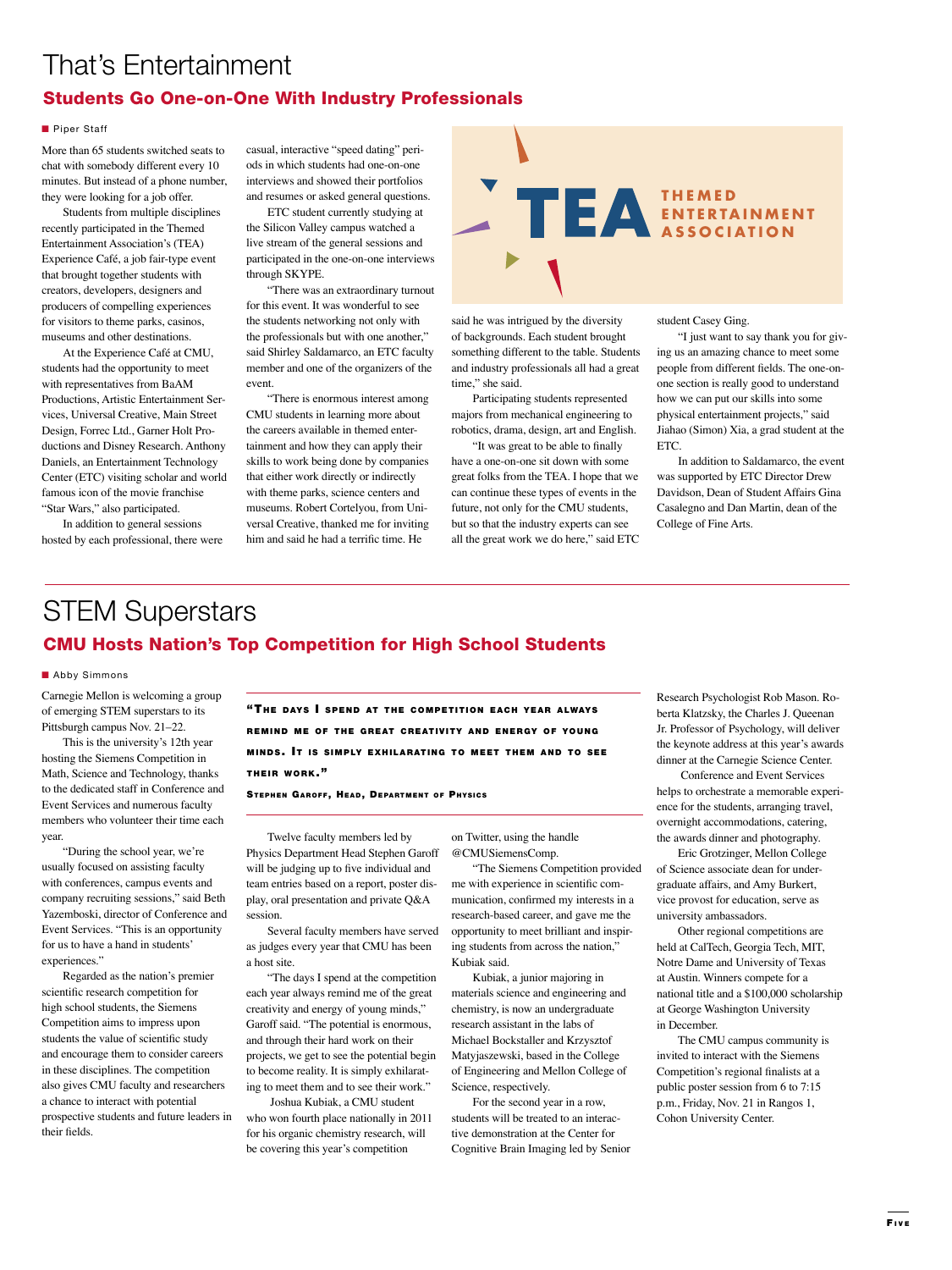# Great Things About SCS

## WHAT'S SO GREAT ABOUT CMU'S SCHOOL OF COMPUTER SCIENCE?

## HERE'S OUR TOP 25 LIST:

- 1. Artificial intelligence, 1955-56. Herb Simon (H'90) and Allen Newell (IA'57) wrote a working computer program without a computer that could solve logic puzzles just like a human.
- 2. Multi-core processors, 1971. CMU researchers are the ones who turned this sci-fi concept of the early '70s into a reality.
- 3. Tutoring machines, 1973. A bit more advanced than flash cards for learning tough subjects, these tutors present harder or easier problems as students learn or stumble.
- 4. Speech recognition, 1976. If you have an iPhone, ask Siri to look up "Hearsay I," the first computer system capable of continuous speech recognition, developed by CMU's Raj Reddy and his students.
- 5. Emoticons, 1982. CMU computer science professor Scott Fahlman first suggested them to identify humorous content in posts. We've been looking at the world sideways ever since. :-)
- 6. Andrew project, 1982. Researchers from CMU and IBM launched the Andrew Project, giving every student, faculty member and employee access to email, word processing, file-transfer services and graphics programs.
- 7. Autonomous robots, 1983. Thanks to Red Whittaker (E'75,'79), robots moved off the assembly lines and into places no human ever could go. His Robotic Reconnaissance Vehicle spent four years inspecting and cleaning up the contaminated reactor building at the crippled Three Mile Island nuclear plant.
- 8. User interfaces, 1983. Why should humans adapt to fit computers? Shouldn't computers adapt to fit humans? That was the attitude of CMU researchers, who applied design principles to computer science to develop better, easier-to-use interfaces.
- 9. Machine translation, 1984. Every "Star Trek" fan knows about the universal translator. Scientists in CMU's Language Technologies Institute are moving those gadgets from science fiction to real life.
- 10. Mach kernel, 1985. In computer-speak, a "kernel" is the heart of an operating system. At the core of all modern Apple devices — iPhones, iPads and MacBooks — is the Mach kernel, developed at CMU under the leadership of then-professor Rick Rashid.





HERB SIMON AND ALLEN NEWELL, "FATHERS" OF ARTIFICIAL INTELLIGENCE, PONDER THEIR NEXT MOVES OVER A GAME OF CHESS.

- 11. Computer chess, 1990. For many years, it was considered the "holy grail" of artificial intelligence for a computer to compete against the world's best chess players. Hitech, developed by CMU researcher Hans Berliner (CS'74), was the first computer to achieve grandmaster status, and CMU alumni helped develop "Deep Blue," the IBM machine that beat human chess champion Garry Kasparov in 1997.
- 12. Java, 1991. As a CMU grad student, James Gosling (CS'83) worked on the Andrew project, which stressed interoperability between computers. Those lessons served Gosling well when he developed Java, the first programming language able to run on almost any platform.
- 13. Email attachments, 1992. Steve Jobs liked the email system built into CMU's Andrew so much that he tried to hire Nathaniel Borenstein (CS'81,'85) and his team to create a similar program for Apple. Borenstein didn't take the offer, but he did like Jobs' idea about attaching documents to email. Borenstein went on to develop the MIME standard used by all email programs to send photos and other files over the Internet.
- 14. Web search engines, 1994. The World Wide Web was still a toddler when CMU researcher Michael "Fuzzy" Mauldin (CS'83,'89) developed one of the first successful search engines, Lycos. It was the most-visited site on the Web by 1999.
- 15. Model checking, 1994. CMU professor Edmund Clarke had long stressed the importance of verifying computer hardware and software through a formal problem-solving technique called "model checking." In 1994, his arguments gained new weight with the discovery that Intel's amazing new Pentium chip made errors on certain math problems. Clarke went on to receive the Turing Award for his role in the development of model checking.
- 16. CAPTCHAs, 2000. Spam and malicious attacks were a growing problem on the Internet when hackers developed automated bots that could sign up for email and other Web services without human intervention. Luis von Ahn (CS'03,'05), Nick Hopper (CS'04), John Langford (CS'02) and CMU professor Manuel Blum invented a "Completely Automated Public Turing Test to tell Computers and Humans Apart," or CAPTCHA, to help foil the bots. A later variation, reCAPTCHA, is helping digitize old books and newspapers.
- 17. Robotic video cameras, 2001. When Baltimore Ravens quarterback Trent Dilfer dropped back to pass, TV viewers of Super Bowl XXXV saw something they'd never seen before: the motion froze, and the view suddenly rotated to show Dilfer's opposite side. CBS called it Eyevision. The synchronized system of robotic cameras and advanced image processing was the brainchild of CMU's Takeo Kanade, one of many advances he pioneered in computer vision.
- 18. Self-driving vehicles, 2007. CMU's early attempts at self-driving vehicles progressed at a crawl around Pittsburgh's Schenley Park in the late 1990s. But they were going full-throttle by the time CMU's self-driv-CMU's "Boss" won THE 2007 DARPA URBAN CHALLENGE ROAD RACE. ing SUV named BOSS won the 2007 DARPA Urban Challenge road race.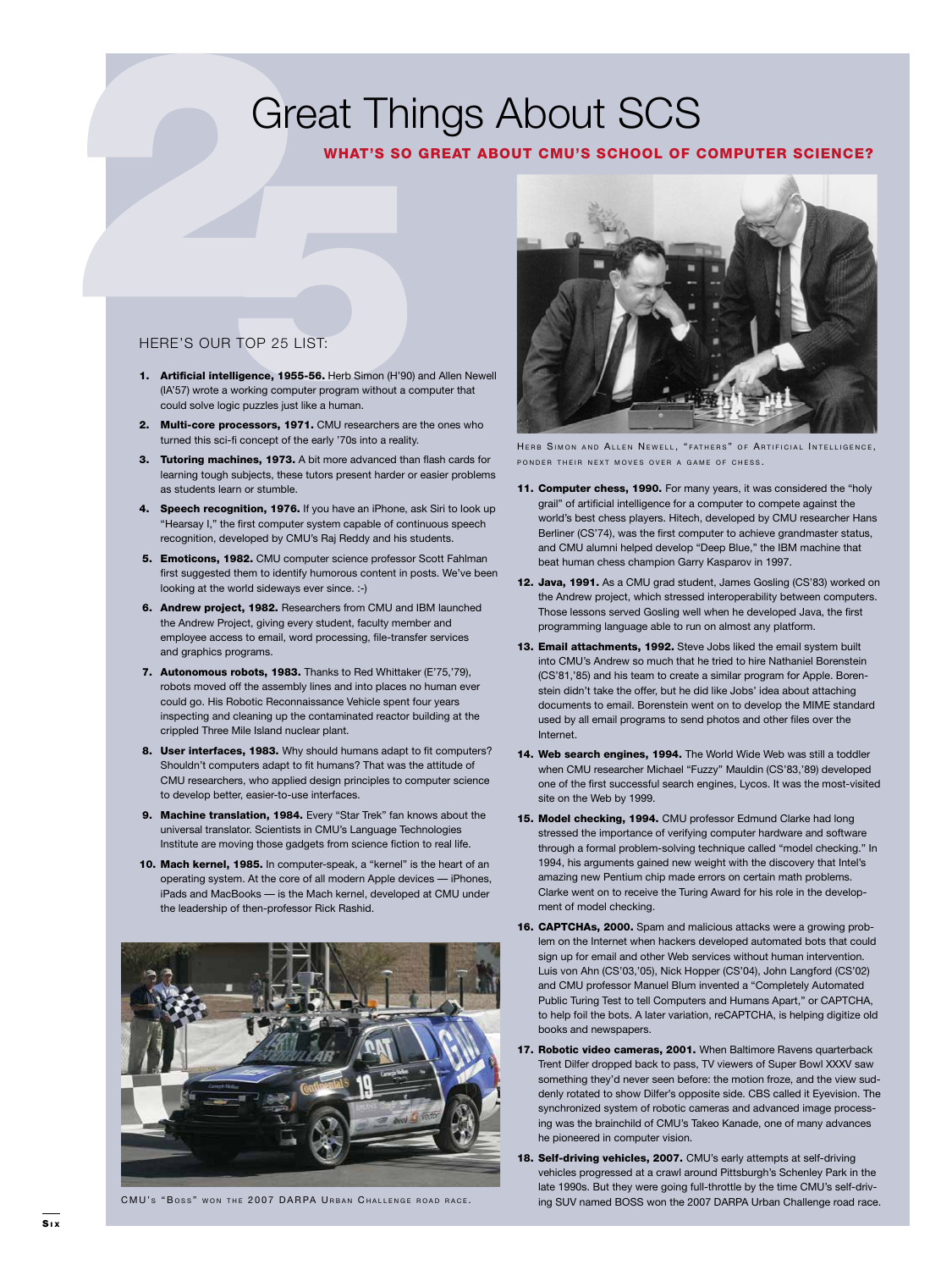## The Softer Side of Robotics

New Disney Movie Character Inspired By Inflatable Robotic Arm at CMU



CMU ROBOTICS PROFESSOR CHRIS ATKESON PRESENTS PRESIDENT SURESH WITH A PLUSH TOY VERSION OF DISNEY'S NEW MOVIE CHARACTER "BAYMAX," WHICH WAS INSPIRED BY AN INFLATABLE ROBOTIC ARM IN ATKESON'S LAB.

#### **Byron Spice**

When Director Don Hall saw a robot arm made of balloons at Carnegie Mellon's Robotics Institute several years ago, he knew instantly that Baymax, a pivotal character in a Disney animated feature, also would be an inflatable robot.

In the action-packed, comedy-adventure "Big Hero 6," a robot designed to care for humans is transformed into a fighter that joins a band of high-tech heroes. Among the cast of voices is

CMU alumnus James Cromwell (A'64).

Baymax, while fictional, reflects a growing field of research at CMU called soft robotics. CMU has hired two new professors who work in this area: Carmel Majidi and Yong-Lae Park.

"The movie is a tremendous win for soft robotics," said Chris Atkeson, professor of robotics. Mobile robots made from soft materials — fabrics, balloons, CONTINUED ON PAGE TEN

# SCS Celebrates Silver Anniversary CONTINUED FROM PAGE ONE

From speech recognition to CAPTCHAs, selfdriving cars to kidney donor matching, SCS has earned its recognition around the world as a leader in all facets of computer science and robotics education.

Though the school was created 25 years ago, the history of computer science at CMU began much earlier, in 1956, when Herbert Simon, Alan Newell and RAND's Cliff Shaw created the first artificial intelligence program — several months before the campus' first computer was installed. In 1958, Alan Perlis began teaching the first freshman-level computer programming course in the United States and, in 1961, the university began an interdisciplinary computer science Ph.D. program.

The Computer Science Department (CSD) was established in 1965 and, by the time SCS was created, had become a free-floating department. The new school, first proposed by Nico Haberman, head of the CSD, and then-Provost Angel Jordan, included the CSD, the Robotics Institute and the Center for Machine Translation, which later grew into the Language Technologies Institute.

The school did not include computer engineering, but was dedicated to a vision of computer science first espoused by Perlis, Simon and Newell — not just the theory and design of computers, but also "the study of the phenomena arising from them." SCS faculty and students thus have taken a broad view of computer science, with the school now also including the Human-Computer Interaction Institute, the world's first Machine Learning Department, the Institute for Software Research and

the Lane Center for Computational Biology.

In 1989, SCS had just 33 faculty members and 185 graduate students, with no undergraduates. It conducted \$39 million in sponsored research. Last year, SCS had 284 faculty members and a total student enrollment of nearly 1,700, including undergraduate, master's degree and Ph.D. students, and conducted \$124 million in research.

The undergraduate program, which began in the 1989-90 academic year, has been a particular success, SCS Dean Andrew Moore said.

"The trajectory and the career paths of the people coming out of that program are not just similar, they are strictly faster and superior to those from every other school in the world," said Moore, based on his experience as a Google vice president and on reports from colleagues at Facebook, DropBox and Microsoft.

"It's not just high IQ," he added during the SCS25 keynote event in October. "They can work together and get things done."

The undergraduate program also has distinguished itself in its diversity, with women representing 41 percent of this fall's first-year students. Nationally, the percentage of women graduating from U.S. computer science programs averaged just 14 percent last year.

Moore said the focus of SCS25, like the focus of the school, remains on the future and making lives safer and more meaningful.

"It's not just that it's fun to be building the future — it is," Moore said. "Here at Carnegie Mellon, we also feel a sense of earned responsibility for it."

## 19. Thought reading programs, 2007.

Your brain reacts in different ways, depending on what words you're thinking about — ways that are measurable with magnetic-resonance imaging, or MRI, machines. CMU researchers Tom Mitchell and Marcel Just are decoding those brain scans and making progress at reading people's thoughts.

20. Kidney donor matching, 2008. Organ transplants save lives every day, but more might be saved if it was easier to match recipients with donors who are unrelated. An algorithm developed by CMU scientists is close to enabling a nationwide network that would match living kidney donors with potential recipients whom they've never met.

21. RNA sequencing via videogames, 2010. Thanks to crowdsourcing, science isn't just for scientists anymore. People without formal training in molecular biology are producing new insights into genetic encoding through a videogame called EteRNA, developed by researchers at CMU and Stanford, that lets players fold and shift RNA molecules to solve on-screen puzzles.

22. Language learning software, 2010. Learning a second language has always been challenging, but a CMU spinoff called Duolingo is proving that it doesn't have to be expensive. Duolingo has developed language tutoring software that enables users to learn Spanish, English, Italian, German, Portuguese or French for free through its website and mobile apps. In the process, Duolingo users are helping to translate the Web.

23. Question-answering computers, 2011. Searching the Web for information is rarely as simple as asking a question in plain English. So-called "question-answering" machines moved from laboratories to TV screens when an IBM computer called "Watson" defeated two human champions on the game show "Jeopardy!" At the heart of Watson was computer architecture developed by CMU's Eric Nyberg and his students.

24. Encrypting online information,

2012. Credit card numbers and other data used online is safer thanks to an encryption scheme developed by CMU alumna Shafi Goldwasser (S'79). She shared the 2012 Turing Award for her role in developing practical encoding schemes that are difficult to break.

### 25. Smart, adaptable traffic signals,

2012. Smart traffic lights developed at CMU's Robotics Institute are saving time and energy, and cutting down on the amount of air pollution created by idling cars. First rolled out in Pittsburgh's East Liberty neighborhood, the new signals are being studied around the country.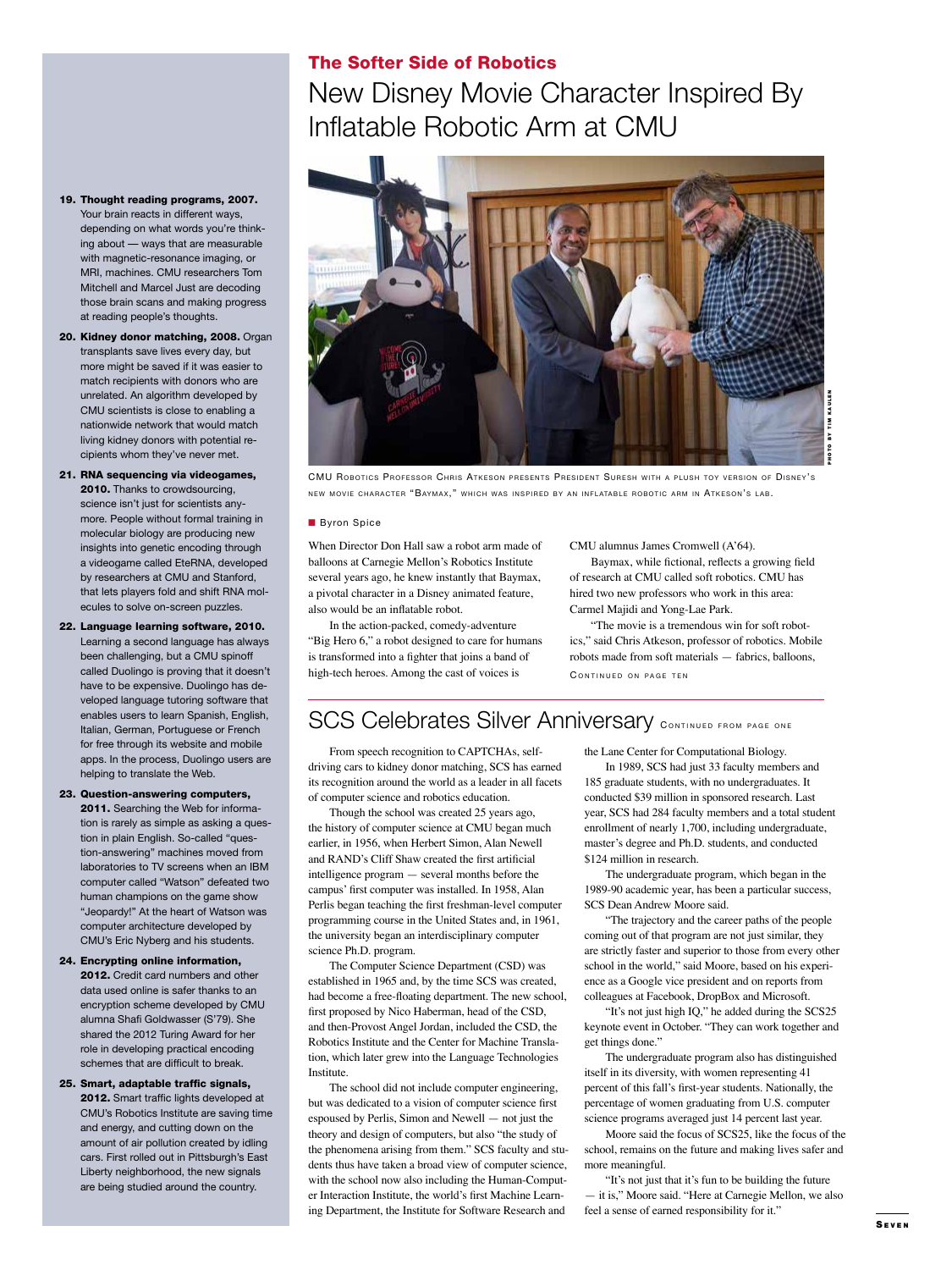# Rising Star Country Music Is Serious Business for Tepper Alum

#### **n** Jordan Markley

Kenny Chesney was a valet. Toby Keith played football. Merle Haggard was in jail.

And Dan Smyers?

Before the rising country star took to the stage with songwriting partner Shay Mooney, the Dan + Shay guitar slinger studied finance at Carnegie Mellon University.

"It was very important to me to graduate and complete my education at Carnegie Mellon," Smyers (TPR'10) said. "Being a musician, it's not just learning the notes I get to play on stage. I'm basically running a small business here. A lot of the things I learned are very transferrable to what I do now."

Smyers spent his high school years touring and cutting his teeth in the music industry. He always had a passion for learning, and when he was accepted to the Tepper School of Business, he knew it was time to dive back into school full time.

Though he did record a solo EP while he was at CMU, he spent most of his time in the classroom and the library, sometimes taking eight or nine classes in order to graduate in three years — while still taking a few precious electives in the College of Fine Arts.

One of his favorites was Jazz History, taught by two-time Grammy Award-winner Eric DeFade.

"That class was just incredible. Professor DeFade was awesome," Smyers said. "You could just feel the energy by walking through the School of Music and School of Drama. There's just so much talent and creativity going on there, producing so much awesome stuff. And the way that those schools operated was a little different from Tepper, which enabled me to broaden my horizons."

DeFade was excited to learn of Smyers' success.

"I remember Dan as an extremely conscientious and open-minded student," DeFade said. "He was always willing to try new concepts."



DAN + SHAY: DAN SMYERS (TPR'10) AND SHAY MOONEY.

Tepper School Professor Evelyn Pierce remembers Smyers from her Business Presentations class.

"In my day, we'd have said he was the one with 'the coolest vibe'  $-$  a very positive aura; simultaneously alert, involved and mellow. No surprise that he was an outstanding presenter. I'm thrilled that he's found a way to share that energy with others," Pierce said.

"He should know that I still have all his PowerPoint decks, but I promise never to sell them to any rabid fans," she added. "Lucky us at CMU to be able to say, 'We knew him when.'"

Smyers' creative energy drove him to Nashville after graduation. But the path between Tepper and the Nashville limelight wasn't smooth.

"It was tough roughing it for a few years because the degree from Carnegie Mellon is so valuable," Smyers said. "Especially at first, but I knew I was passionate about it, and you know I just kept grinding and living out in Nashville."

That work paid off.

Dan + Shay's formation and almost overnight success has the ring of Music City folklore. The duo first sang together at a mid-winter party, under a tent Smyers and his roommates had constructed. At the time, they were volunteering for medical studies and taste testing pizzas to make a living.

Less than a week after meeting Mooney, the duo's first song was optioned by Rascal Flatts. Months later, they were cutting an album they cowrote with Music Row stalwarts Danny Orton, Rhett Atkins and Ben Hayslip.

Dan + Shay received nominations

this year for Vocal Duo of the Year (American Country Music Awards), Duo Video of the Year (Country Music Television Awards), and Vocal Duo of the Year (Country Music Awards).

After a summer of opening for Hunter Hayes and Blake Shelton, Dan + Shay are now headliners on their own tour, "Where it All Began." Thanks to his time at Tepper, Smyers can partner with managers to make sure they grow their brand and business the right way.

"When I talk about it with our manager and our business manager, they say that it's cool to work with someone who understands these things, the investments and savings," Smyers said. "I'm very thankful that I can keep track of that, where our business is and how we're growing."

## Just Breathe Room Promotes Meditation, Relaxation

#### **Kelly Saavedra**

Here comes the hustle and bustle of the holiday season. It's a time of planning, preparing food, shopping for gifts, visiting with friends and family … and a whole lot of stress.

So, take a break from the chaos and give yourself a gift by visiting Carnegie Mellon's Mindfulness Room. Located on the first floor lounge of West Wing, between Margaret Morrison Carnegie Hall and Gesling Stadium, the Mindfulness

Room has a peaceful décor designed to help you relax, recharge and, well, just breathe.

Walls painted a soft, banana-creampie yellow and sparsely decorated with inspiration surround this cozy space, which is populated with plenty of pillows for meditating — a practice many regard as an anchor in life's storms.

"If we observe our daily lives, most of it is spent reacting to external circumstances," said Hari Chandan CONTINUED CONTINUED ON PAGE NINE



MEDITATION SESSIONS ARE HELD IN THE MINDFULNESS ROOM ON THURSDAY EVENINGS DURING THE SPRING AND FALL SEMESTERS.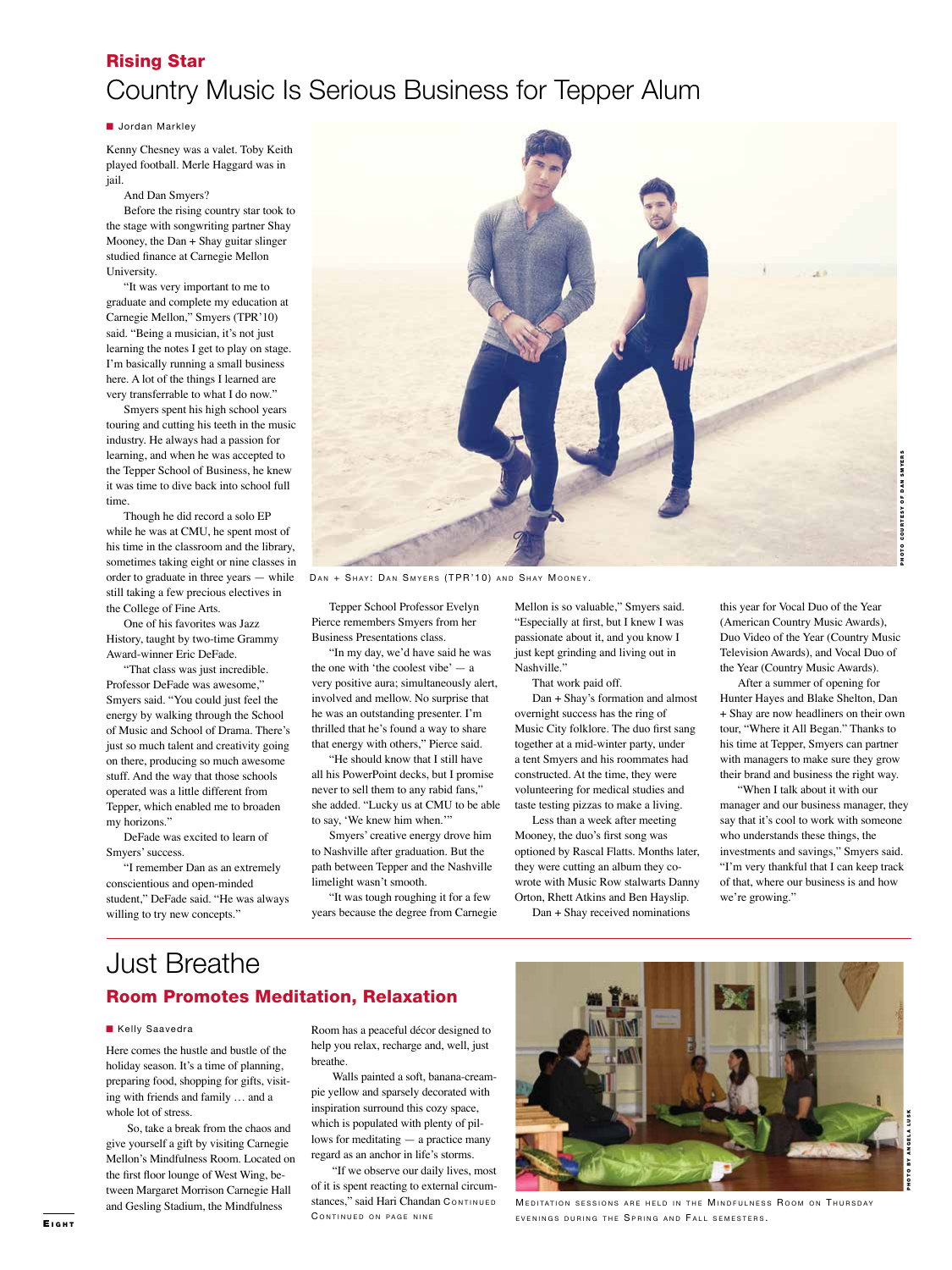# Top Brass CMU Staff at Roots of Popular Pittsburgh Ensemble

#### **Kelly Saavedra**

From the feel-good vibe of 1950s Swing to the solemn sound of "Taps" at military funerals, brass instruments in capable hands can eloquently express the range of human emotions.

"Brass is just incredibly versatile, and very similar to the human voice," said trumpet player David Gardner (A'13), an administrative assistant in CMU's Department of Individual Giving. "For me, being a brass musician is the equivalent of being fluent in another language, one that's universal. It's a means of expressing our humanity. It's how we cope."

Hearing his dad play trumpet in church on Sundays and observing the impact it had on the congregation lit the fire in Gardner to follow suit.

"That sound — the power of it — I wanted to have that capacity to play lyrically like he did and, frankly, blow the house down," Gardner said.

Gardner's dream is now his reality. He is a co-founding member of The Brass Roots, a collection of Western Pennsylvania's finest brass musicians quickly growing in popularity in Pittsburgh. Through dynamic musicianship and innovative programming — including a live Twitter feed, meet-and-greets and leaving the lights on during performances — the group is taking classical music and packaging it in a way that makes it more accessible to concert-goers.

"Classical music is often viewed as stodgy because you have to sit in a seat and stay quiet the entire time. It's difficult to be engaged when you're in a roomful of quiet people all sitting in the dark," Gardner said. "There is a clear barrier between musicians in the classical realm and their audience, and our goal is to get rid of that barrier."

For non-aficionados, the 13-piece ensemble can be compared to a human chorus. It consists of:

• a trumpet section (representing the soprano vocal range);



THE BRASS ROOTS (ABOVE) POSE IN FRONT OF THE COLLEGE OF FINE ARTS BUILDING. (LEFT TO RIGHT) DAVID GARDNER (A'13), KENTON BANDY, KYLE ANDERSON (A'14), JONATHAN SPEEK (A'14), CHRISTOPHER PEARLBERG (A'14), HENRY ATTAWAY (A'14), MIKE DORATO, MORGAN WYNN (A'15), DEBORAH MCDOWELL (A'13), AND JOSEPH HUGHES (A'14). NOT PICTURED: CARLOZ GIL (A'15).

- a French horn section (alto vocal range);
- trombone (tenor vocal);
- euphonium (a "baby tuba," also tenor); and
- tuba (bass).

Jonathan Speek (A'14), a payroll clerk in CMU's Payroll Services Department, is the group's tuba player. He spoke of a successful turnout when they invited one audience to join them at a local restaurant after a performance.

"We're always trying out new ideas to engage our audiences," Speek said. "And just so you know, tailgating is not off the table."

The Brass Roots hold the distinction of being the first ensemble-in-residence at Soldiers and Sailors Memorial Hall in Oakland. Their unique sound has earned them recent television appearances on KDKA and WQED, and a polished reputation means members get requests to play with the Pittsburgh Symphony Orchestra, Pittsburgh Opera and River City Brass Band when a need arises.

"We are always working," said Gardner, who got his first big opportunity as an undergrad in the form of a brief tour with Barry Manilow.

"A lot of the opportunities we receive are the result of being in the right place at the right time," Gardner said, "but you also have to be able to perform at the highest level on any given day."

For a brass musician, that means regular physical exercise to keep facial muscles, finger dexterity and lung capacity in tip-top shape.

"Tuba, in particular, requires a lot of air," Speek said.

So, he goes running. A lot. In a place like East Liberty Presbyterian, one of several local churches that have established a partnership with the ensemble, the effort pays off.

"East Liberty Presbyterian is an amazing space," Speek said of the church's European-style architecture and stellar acoustics. "It's really epic. The organ in there is amazing, and the organist is very, very good. The space was treated acoustically to be able to handle organ, which is very similar to brass acoustically, so it's an ideal venue for us."

Speek began playing tuba in middle school, when he was handed down his older brother's professional-level instrument and lessons with prominent players.

"For some reason, the tuba was cool to me," he said. He soon learned not everyone shared his opinion.

"I was watching MTV one time when I was younger, and they had a 'sexy' meter for the different instruments," Speek recalled. "Guitar raised the needle all the way to the maximum. Drums came in right behind the guitar. Flute received kind of a quiver. And then the tuba gave the needle just this, like, little bump."

He laughed.

"Looking back, I think, 'wow, I could have chosen *anything* else."

For upcoming performances and tickets, visit The Brass Roots website at www.thebrassroots.com.

CONTINUED FROM PAGE EIGHT Mantripragada, who earned a doctorate in engineering and public policy from Carnegie Mellon in 2010 and leads guided meditation sessions in the Mindfulness Room on Thursday evenings during the spring and fall semesters.

"Meditation is a tool that helps us anchor ourselves to our inner peace, making us less dependent on external stimuli, however intense they may be. We become truly free and find more fulfillment in our lives," he said.

Mantripragada's sessions typically draw anywhere from 10 to 20 people. He begins each session with a brief description of the two styles of meditation that he will guide participants through, mindful (pun intended) of newcomers or those who may be returning after a gap.

The first style of meditation involves rhythmic breathing, chanting, emptying the mind and filling the mind with positive things. The second style, which also calls for rhythmic breathing but in a different way, teaches awareness of the body and focusing and holding attention

on an image. "There is no rush, and an all-pervading calm hangs over the room the whole time," said Kunal Ghosh, assistant head for Undergraduate Affairs and a teach-

ing professor of physics, who regularly attends the meditation sessions. "I feel more agitated on the days when I don't meditate. On the days when I do meditate, I find myself less quick to respond emotionally to negative words or acts, if I even choose to respond at all."

Ghosh added, "I also find that my brain remains very fine-tuned after I meditate, and my concentration in any task I use it for, even solving a physics problem, increases quite a bit."

David Creswell, a professor of psychology at Carnegie Mellon, recently wrapped up a study on mindfulness meditation — the act of staying focused

on experiencing the present moment.

His experiment involved study participants who gave speeches and performed difficult arithmetic under harassing conditions. He found that three consecutive days of mindfulness meditation practice for 25 minutes each day reduced their psychological stress.

Creswell meditates regularly and thinks of it as exercise for the mind — the more you do it, the bigger the benefits.

"I have been so delighted to see the Mindfulness Room become available to the campus community," Creswell said. "Everyone should check it out."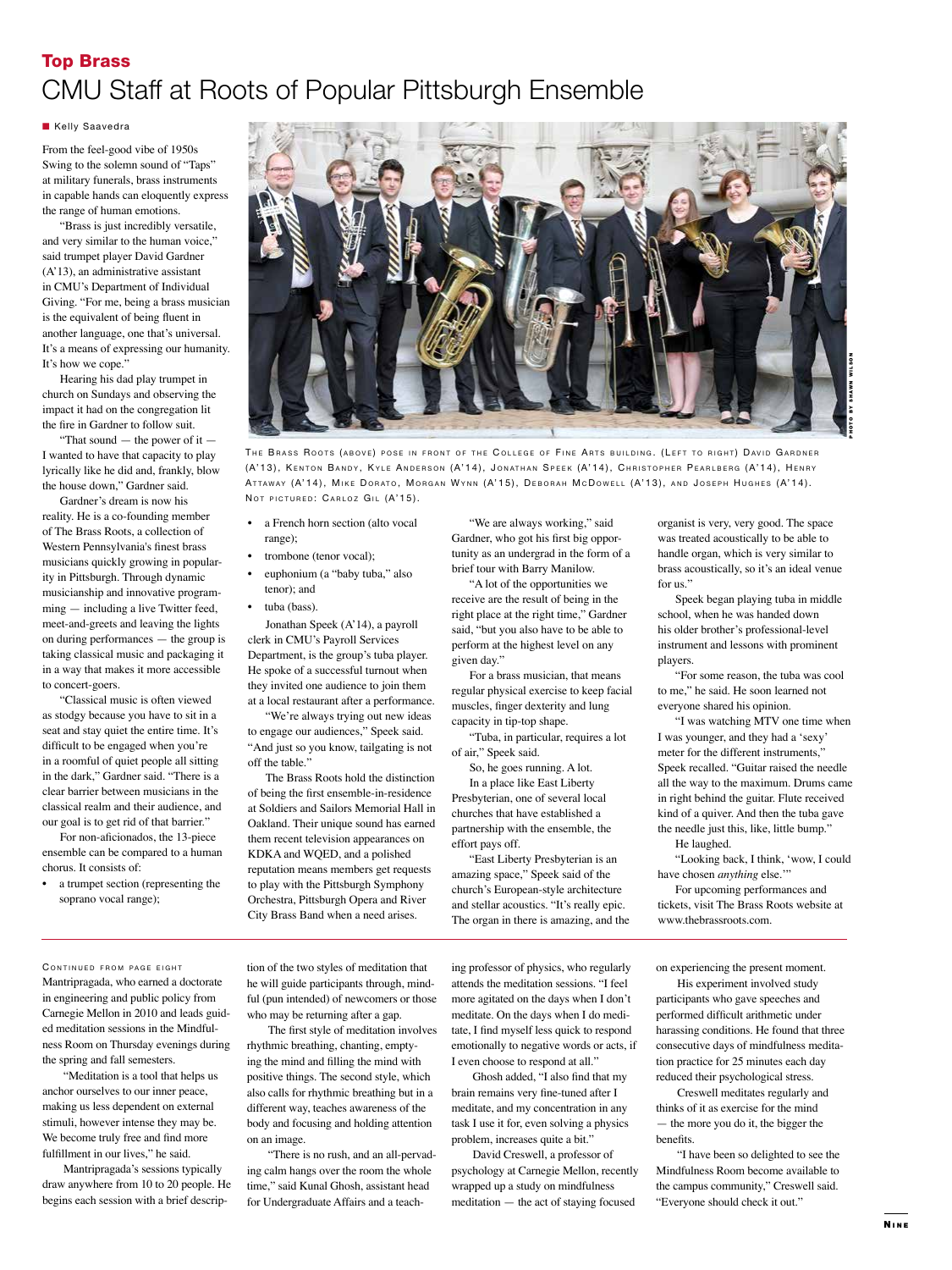# Eberly Center Helps Teachers with Student-Centered Approach

#### **n** Stephanie Magulick

It's a different kind of scientific laboratory. There are no bubbling beakers, test tubes or microscopes. The students are teachers. And the science is learning.

The Eberly Center for Teaching Excellence and Educational Innovation at Carnegie Mellon aims to improve teaching by focusing on the student. The center provides faculty and graduate students with the framework and support to design and implement new teaching methods that have been proven to be effective.

"We have always taken a studentcentered approach, in which teaching focuses on creating the contexts and experiences through which students learn, rather than transmitting information to students," said Marsha Lovett, director of the Eberly Center for Teaching Excellence and a professor of psychology.

Lovett provided opening remarks on recent developments in Learning Sciences at the IEEE Professional Communication Society Annual Conference in October, which was hosted by Carnegie Mellon's Department of English and College of Engineering.

Carnegie Mellon English professors Suguru Ishizaki and Necia Werner co-chaired this year's annual conference. The theme, "Meeting Grounds: Lifelong Learning from Classroom to Workplace," highlighted the cross pollination of ideas.

Over the past two years, the number of faculty and graduate students seeking teaching consultations with the Eberly Center has doubled to more than 200 in the last academic year. By using an evidence-based approach, instructors are able to leverage technology to enhance student learning.

Last year, the Eberly Center launched a new series titled "Spotlight



MARSHA LOVETT IS THE DRIVING FORCE BEHIND CMU'S EBERLY CENTER FOR TEACHING EXCELLENCE.

on Innovative Teaching," in which CMU faculty from across campus came together to discuss colleagues' teaching innovations, such as "flipping the classroom" and "teaching with clickers."

In a "Flipped Classroom," students" initial exposure to content is obtained outside of the classroom through readings, instructional videos, individual or collaborative activities, or a combination of these. Then, in the classroom, a significant portion of the time is used for practice, application exercises, discussion-based activities, team-based learning and other active learning techniques.

"It was nice to point out to [students] that they were really able to do a lot of learning on their own, in a way that I think a lot of students don't believe they can," said Associate Teaching Professor of Philosophy Mara Harrell in a testimonial on the Eberly Center website.

In another testimonial, Assistant Teaching Professor of Computer Science Charlie Garrod said, "When you flip a course, you close the feedback loop every day. It is an amazing experience to watch your students work and to see exactly what it is they are struggling with."

With clickers, instructors are able to pose questions to students and immediately collect and view the responses of the entire class. After the instructors present multiple-choice questions, students click in their answers using remote transmitters. The system instantly collects and tabulates the results, which instructors can view, save and display anonymously for the entire class to see.

The center also works closely with faculty and graduate students to help them identify their strengths as teachers and to jointly devise strategies to improve their teaching and course development.

Lovett is the force behind the Eberly Center. Her research focuses on how students learn, memory and problem-solving, and she applies the theoretical and empirical principles of cognitive psychology to help instructors improve their teaching.

"The work I do at the Eberly Center is helping to bring the research from the Learning Sciences across the world into our practice here at CMU," said Lovett. "We distill the research on learning for faculty and graduate student instructors and collaborate with them to design and implement meaningful educational experiences."

The Eberly Center is a key component of the Simon Initiative. Launched last year by President Subra Suresh, the Simon Initiative aims to leverage CMU's decades of learning data and research into how students learn to improve outcomes for students everywhere.

The Eberly Center also supports and advances the ProSEED Simon Initiative Faculty Seed Grants program, which allows CMU faculty to pursue projects aimed at improving student learning outcomes through technology.

Perhaps Herb Simon, CMU's late Nobel Laureate and pioneering educator for whom the Simon Initiative is named, said it best.

"Learning results from what the student does and thinks and only from what the student does and thinks. The teacher can advance learning only by influencing what the student does to learn," Simon said.

Lovett was one of many CMU faculty members at this year's IEEE conference. Others were:

Joanna Wolfe – Director, Global Communications Center

Necia Werner – English professor

Suguru Ishizaki - English professor

Stacie Rohrbach - Design professor

Barbora Batokova - SEI Ux Strategist

Todd Waits - SEI Digital Media Forensics Specialist

Anne Connell – SEI Interactive Design Team Lead

Constantine Cois – SEI Senior Network Software Developer

Joseph Yankel - SEI Java Developer

Janel Miller - CEE Assistant Teaching Professor

# New Disney Movie Character Inspired By Inflatable Robotic Arm at CMU

light plastics — offer advantages over metal robots, including lower weight, CONTINUED FROM PAGE SEVEN

lower cost and greater safety when operating near people, he noted.

In the public mind, robots are almost universally metal — whether they be the industrial robots assembling cars or the robots of popular science fiction, such as WALL-E. In the future, some robots will be wearable, others disposable.

"I think this movie will be inspirational for a lot of people," Atkeson added.

At CMU, researchers are proving that these soft robots can do real work while developing technologies, such as artificial muscles, touch sensors and pressure-sensitive skins, that will make them practical.

Park, assistant professor of robotics, is working with Atkeson to develop a lightweight robotic arm that will use balloon-like artificial muscles and use balloons as exterior cushions.

Park also is developing new types of soft sensors and soft actuators for controlling robotic devices, as well as devices that could be used to compensate for limb disorders or to extend human capabilities.

The inflatable robotic arm that proved so inspirational to Hall was developed in Atkeson's lab by Siddharth Sanan, then a graduate student.

"We did not invent the idea of an inflatable robot arm," Atkeson said. "What we wanted to know was how do we make it practical?"

A project within CMU's Quality of Life Technology (QoLT) Center, the team was particularly curious to learn whether an arm of balloons could do work that required a high degree of safety — giving a patient a sponge bath, for instance, or feeding a patient.

The QoLT Center is focused on research in assistive robotics and other human-computer systems that can support people in everyday living. Examples include personal robots that serve people at home such as HERB, the Home Exploring Robot Butler; computerized coaches for rehabilitation and support in daily functional tasks; and a range of technologies that either extend or enhance the care of professional and informal caregivers.

Health care is a natural application for inflatable robots; robots made of soft materials are less likely to cause injury. But Sanan also emphasizes that inflatable robots could be exceptionally portable — something that could be stowed in a backpack, for instance, or launched into space as a small package.

"We also are looking at cheap ways of making robots," Atkeson said. "One way is to steal from the clothing and toy industries, which already know how to make stuff inexpensively."

He said that fabrics and plastics are inexpensive and cutting them and joining them by melting, gluing and sewing is something accessible to lots of people.

"We're going to make Home Ec hot again," he added.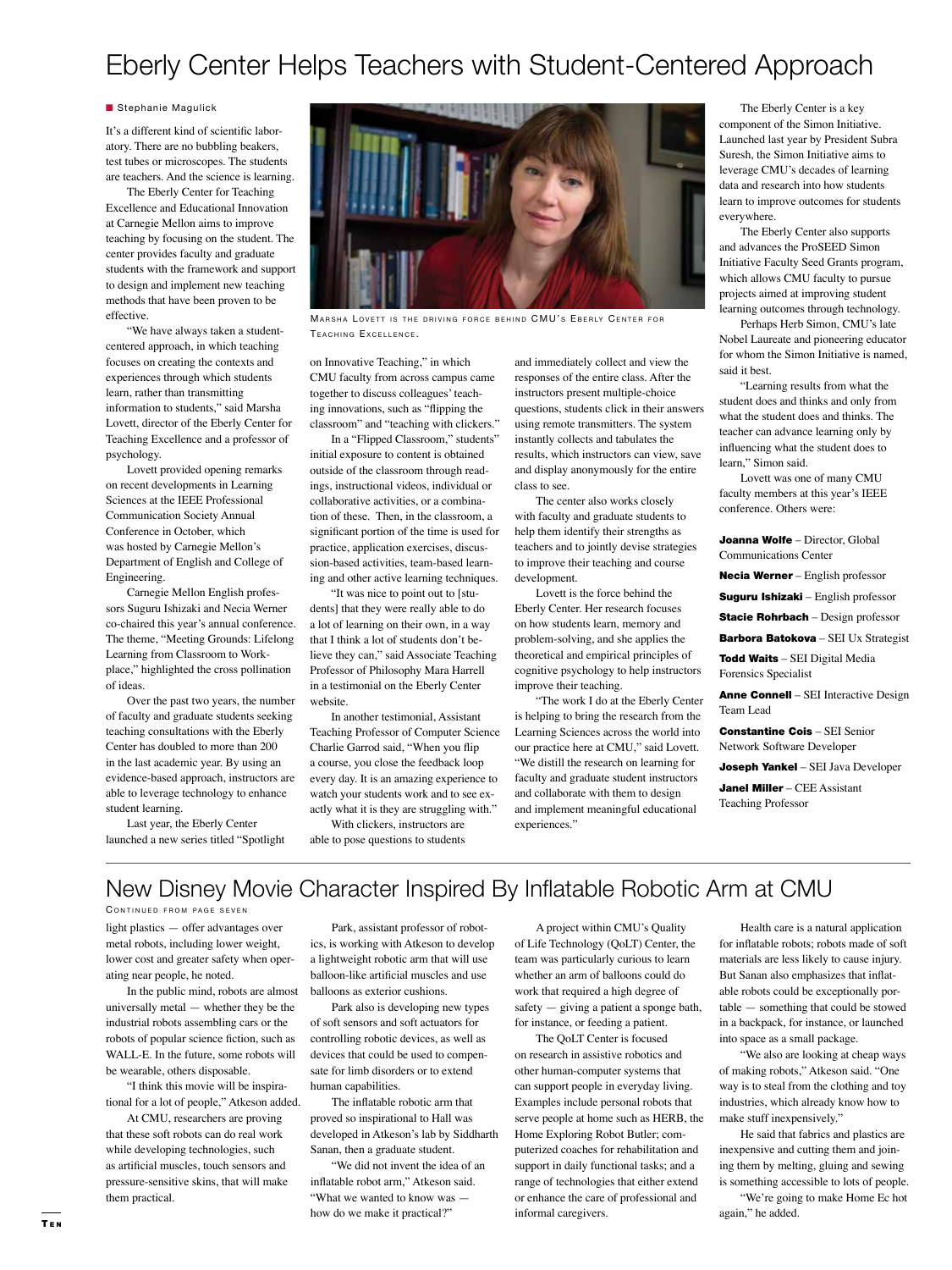## Building a More Resilient Pittsburgh

# Forum Marks SEER's 10th **Anniversary**

### **n** Erika Ninos

Another winter is at Pittsburgh's door, and residents are already discussing how to deal with the effects of extreme temperatures and water infrastructure woes that plague the city.

Top of mind at a campus forum in October was "Building a More Resilient Pittsburgh," co-hosted by the Steinbrenner Institute for Environmental Education and Research (SEER) in partnership with the City of Pittsburgh and CMU's Program for Deliberative Democracy.

The distinguished panelists included CMU Professor Peter Adams; SEER Faculty Director Neil Donahue; CMU Research Scientist Kelly Klima; Fred Brown, associate director for development at the Kingsley Association; and Grant Ervin, sustainability manager for the City of Pittsburgh.

The forum kicked off with introductory remarks from Donahue on global warming and its potential effects locally; the financial and health co-benefits of policies designed to reduce greenhouse gas emissions; and an overview of environment-related research from CMU's Department of Engineering and Public Policy.

Nearly 100 students, community members, faculty and staff then broke into moderated, small-group discussions about extreme temperatures and water infrastructure issues.

Many of the discussions focused on the idea of the Community Clean Water Fund currently being considered by the city. This fund would support green infrastructure projects city-wide and would provide incentives for developers and homeowners to increase the amount of green space on their properties.

One group of student participants raised questions about what student residents who may have no long-term ties to the region could do, and perhaps more importantly, why students who may only live in the area for four to six years should feel obligated to do anything at all in their adopted home on the Carnegie Mellon campus?

Their questions were answered by community activist and Kingsley Center Associate Director Fred Brown, who spoke about a "moral obligation" to be aware of your impact, whether you live on campus or in a neighborhood and whether you live in an area for six months or six years.

As the Steinbrenner Institute continues its 10th anniversary celebration, it hopes to accelerate further discussions of environmental challenges while presenting opportunities to face those challenges through CMU's unique blend of interdisciplinary culture and experience.

# Steinbrenner Institute Sows Impact Through Education

### **n** Erika Ninos

When Carnegie Mellon Trustee Lowell Steinbrenner and his wife, Jan, founded the university's Steinbrenner Institute for Environmental Education and Research (SEER) in 2004, they committed the institute to changing how the world thinks and acts with regard to the environment.

 Ten years later, SEER looks back on its cultivation of ideas and programs that continue to make an impact on environmental education and research.

- SEER's Media Fellowship program, which began in 2005, has brought over 40 high-profile print, TV, radio and Internet environmental journalists to Pittsburgh, broadening their horizons on environmental challenges and teaching them about CMU's environmental research.
- SEER's Graduate Fellowship program, instituted in 2007, has supported 31 doctoral students conducting interdisciplinary research in four of the university's colleges, and expanded in 2014

to include a CMU Presidential Graduate Fellowship in Sustainability Science.

- A diverse array of student initiatives and organizations focused on environmental education and sustainability are supported through Steinbrenner Environmental Education Development (SEED) grants. Since 2007, SEER has given over \$50,000 to student and faculty projects across campus.
- SEER's U.S. Environmental Sustainability Ph.D. Fellowship program, which began in 2011, has supported seven Ph.D. fellows studying topics related to U.S. environmental resource sustainability.
- SEER's annual Environmental Expo began in 2012, providing a forum in which students and faculty can learn about the full range of environmental research, performance, design, studio/art projects and student sustainability initiatives.
- 
- SEER continues to co-sponsor the biannual Engineering Sustainability Conference with the University of Pittsburgh's Mascaro Center for Sustainable Innovation. The international conference draws hundreds of engineering, sustainability and policy professionals "to Pittsburgh for workshops.
- The SEER sponsored Distinguished Lecture Series in Environmental Science, Technology and Policy continues to bring experts in topics as diverse as climate change, food and agricultural policy, and risk analysis to campus for public lectures and forums.
- Richard and Jordan Landers enabled SEER to develop and implement curricular modules focused on climate change that will be woven coherently throughout required courses in undergraduate majors, starting with chemical engineering. The objective is for all graduating CMU students to "be climate literate.



CARNEGIE MELLON HELD ITS ANNUAL BENEFITS AND FITNESS FAIR EARLIER THIS MONTH, WHEN FACULTY, STAFF AND STUDENTS HAD THE OPPORTUNITY TO HEAR FROM HEALTH CARE PROVIDERS, REPRESENTATIVES FROM HEALTH AND WELLNESS PROGRAMS AND FITNESS VENDORS, AND ALSO TAKE PART IN FREE HEALTH CARE SCREENINGS.

ALSO ON HAND WERE REPRESENTATIVES FROM COMPANIES AND ORGANIZATIONS THAT OFFER DISCOUNTS AND OTHER PERKS TO MEMBERS OF THE CMU COMMUNITY THROUGH STAFF COUNCIL'S CMU PERKS PROGRAM. CMU EMPLOYEES CAN RECEIVE SPECIAL OFFERS FROM COMPANIES SUCH AS AT&T WIRELESS, CITIZENS BANK, THE HILTON GARDEN INN UNIVERSITY PLACE, HOWARD HANNA REALTY, ENTERPRISE RENT-A-CAR, PNC BANK, SPRINT, T-MOBILE AND VERIZON WIRELESS, AND DISCOUNTS ON NEW GM AND FORD VEHICLES.

FOR MORE INFORMATION ABOUT CMU PERKS, VISIT THE STAFF COUNCIL WEBSITE AT WWW.CMU.EDU/  $STAEF - CONINCII /INDEF X HTMI$